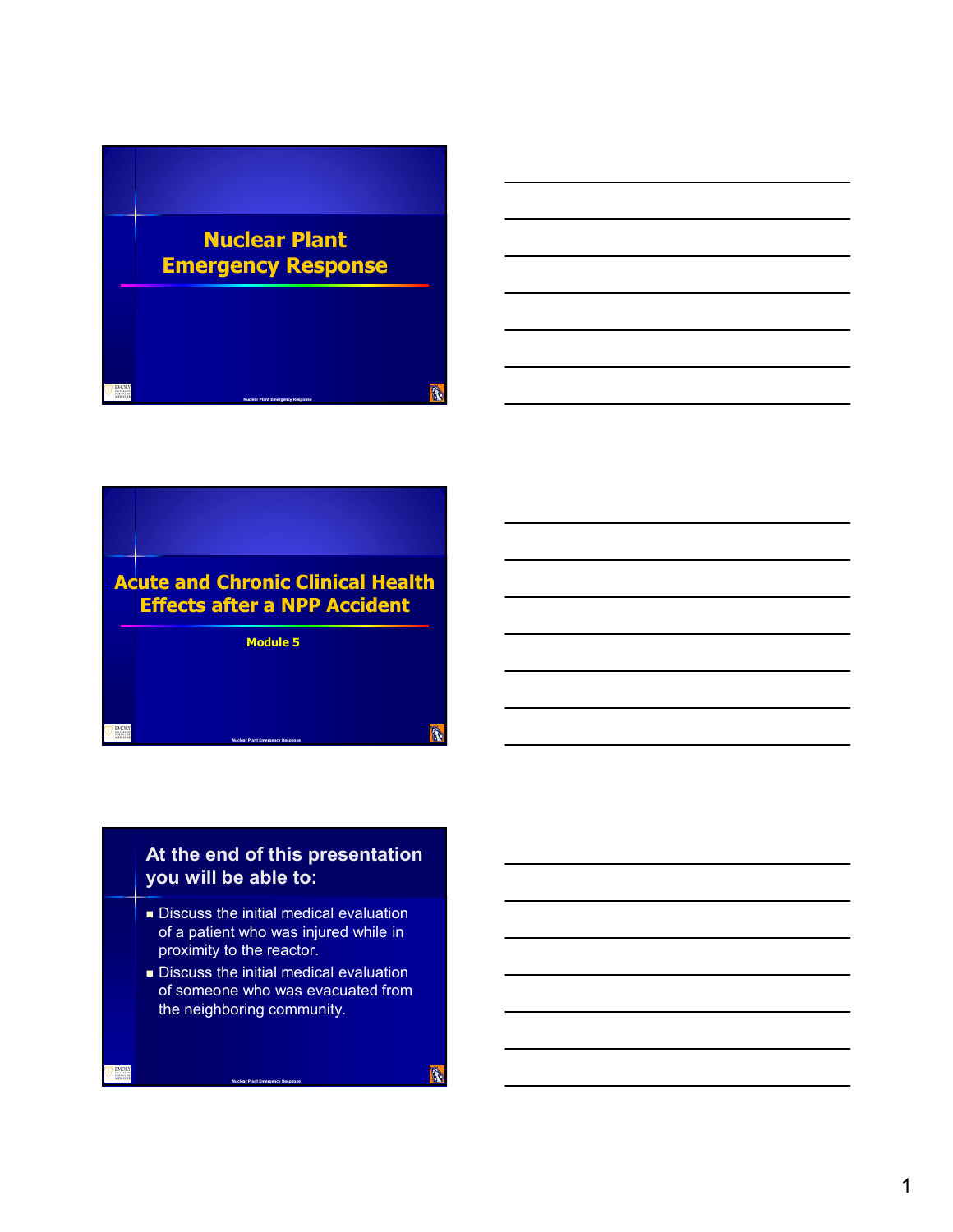

- Deterministic effects occur at or above a threshold dose,
	- reddening of skin (erythema)

**Nuclear Plant Emergency Response**

- cataracts
- **Stochastic effects are those that occur** randomly

**B** 

- cancer
- effects in offspring



### **At the NPP Site**

"The workers were laying cables Thursday in the basement of the reactor's turbine building when they stepped in the water. It seeped into the ankle-height boots of two of the men, according to Tokyo Electric Power Company, which operates the plant." CNN

**Nuclear Plant Emergency Response**



A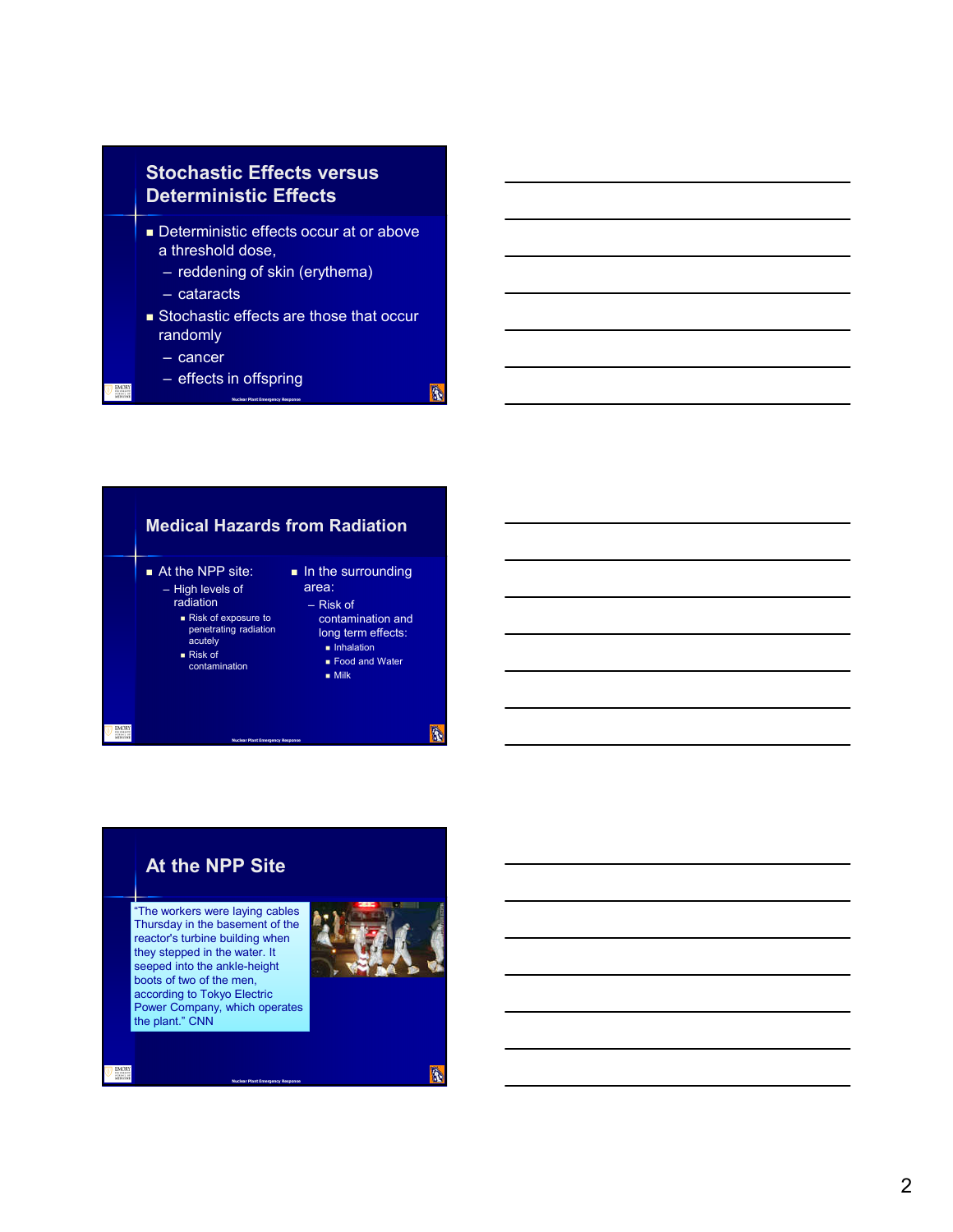

### **Worker 1**

- **Estimated dose 12 Sv.**
- Lost consciousness a few minutes after the explosion and then began to vomit.
- He recovered consciousness 70 minutes later and had diarrhea.
- He developed acute radiation syndrome.
- Received Bone Marrow Transplant (sister).

 $\begin{picture}(20,20) \put(0,0){\line(1,0){10}} \put(15,0){\line(1,0){10}} \put(15,0){\line(1,0){10}} \put(15,0){\line(1,0){10}} \put(15,0){\line(1,0){10}} \put(15,0){\line(1,0){10}} \put(15,0){\line(1,0){10}} \put(15,0){\line(1,0){10}} \put(15,0){\line(1,0){10}} \put(15,0){\line(1,0){10}} \put(15,0){\line(1,0){10}} \put(15,0){\line(1$ 

Died 3 months later.

EMORY<br>
MEDICINE

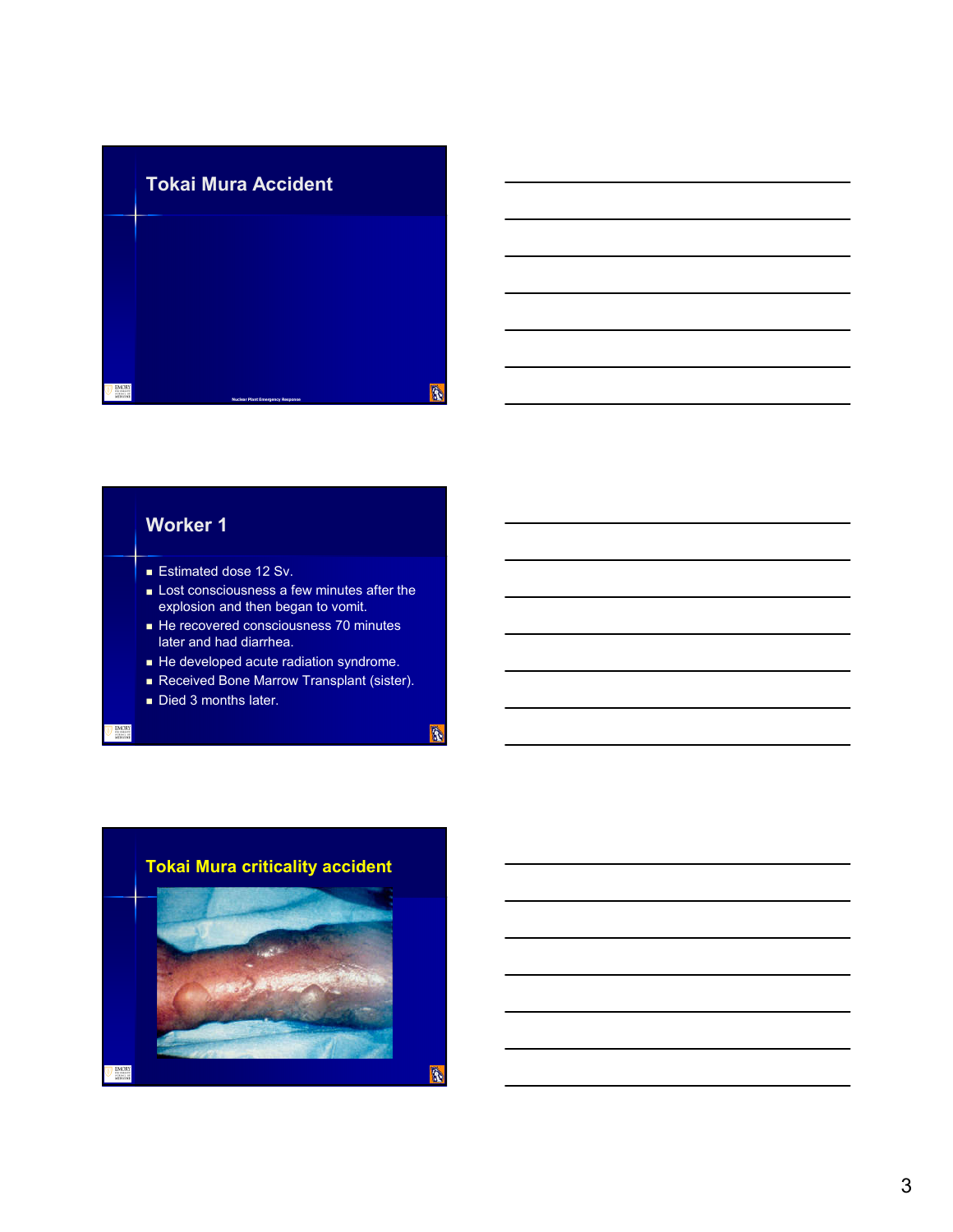### **Worker 2**

- **Estimated dose** 7-8 Sv.
- **vomited after an hour.**
- Developed acute radiation syndrome.
- Survived almost one year.



**B** 

**B** 

### **Worker 3**

- Estimated dose 1.6 Sv.
- Was in an office 10-20 m away.
- Asymptomatic. Only mild nausea.

**Radiological Preparedness & Emergency Response**

**Radiological Preparedness & Emergency Response**

Survived.

### **Clinical Consequences of Internal Contamination**

**Primarily Chronic** 

- –Solid tumors (Thyroid)
- Leukemias
- Acute and subacute
	- –End organ damage
	- –Acute Radiation yndrome

**Nuclear Plant Emergency Response**

– Multiorgan failure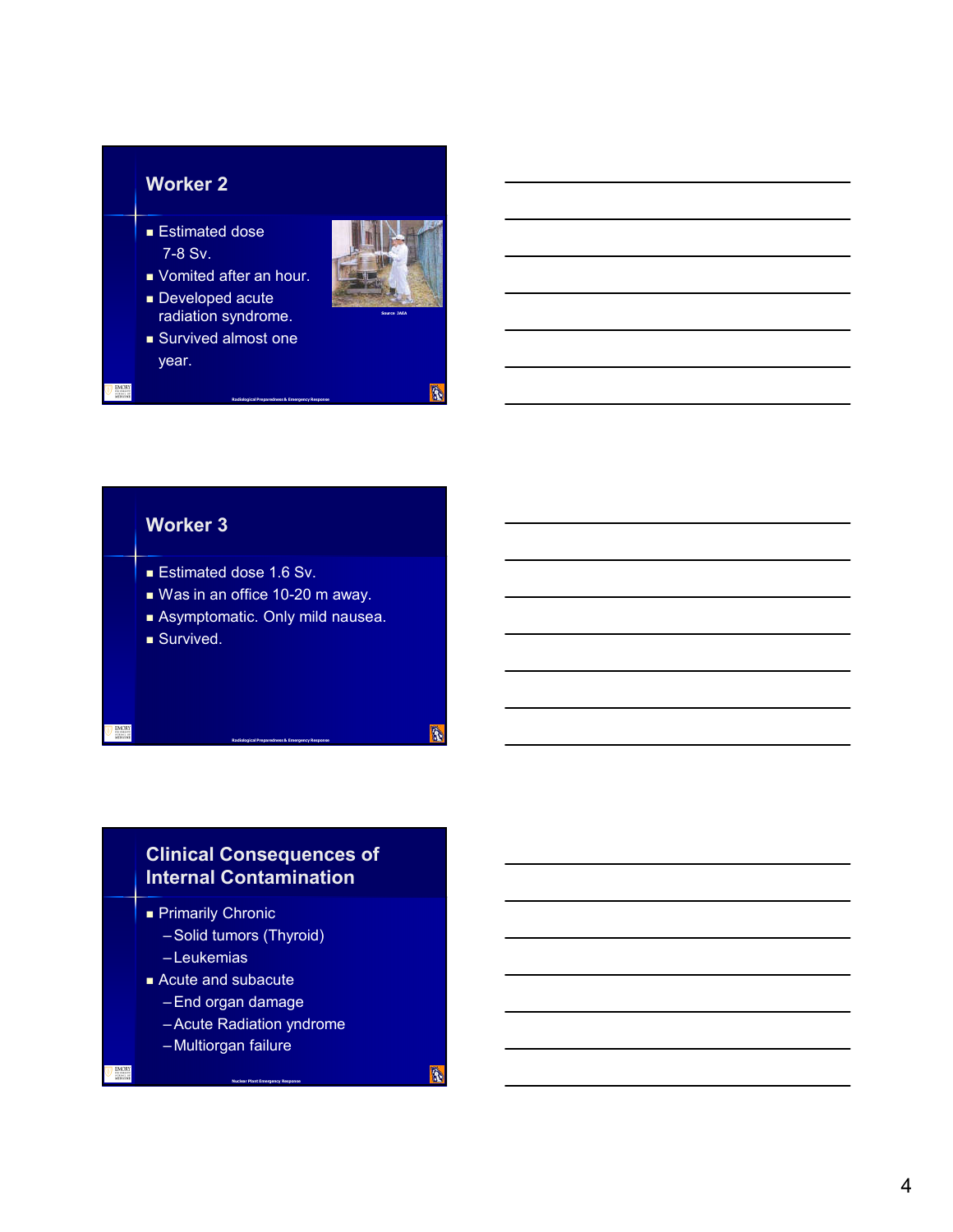### **Diagnosis of Internal Contamination: Direct Bioassay**

- After external decontamination is completed.
- Sensitive detector.



### **Diagnosis of Internal Contamination: Excretion (Bioassay) Sampling**

- **Collect urine to measure radioactivity.**
- **Challenging interpretation** – Time when contamination occurred
	- Characteristics of inhaled or internalized radionuclides

**http://www.bt.cdc.gov/radiation/labinfo.asp**

**Nuclear Plant Emergency Response**

**B** 

**B** 

**EVALUATION OF POSSIBLE EXPOSURE TO RADIATION**

**Nuclear Plant Emergency Response**

EMOR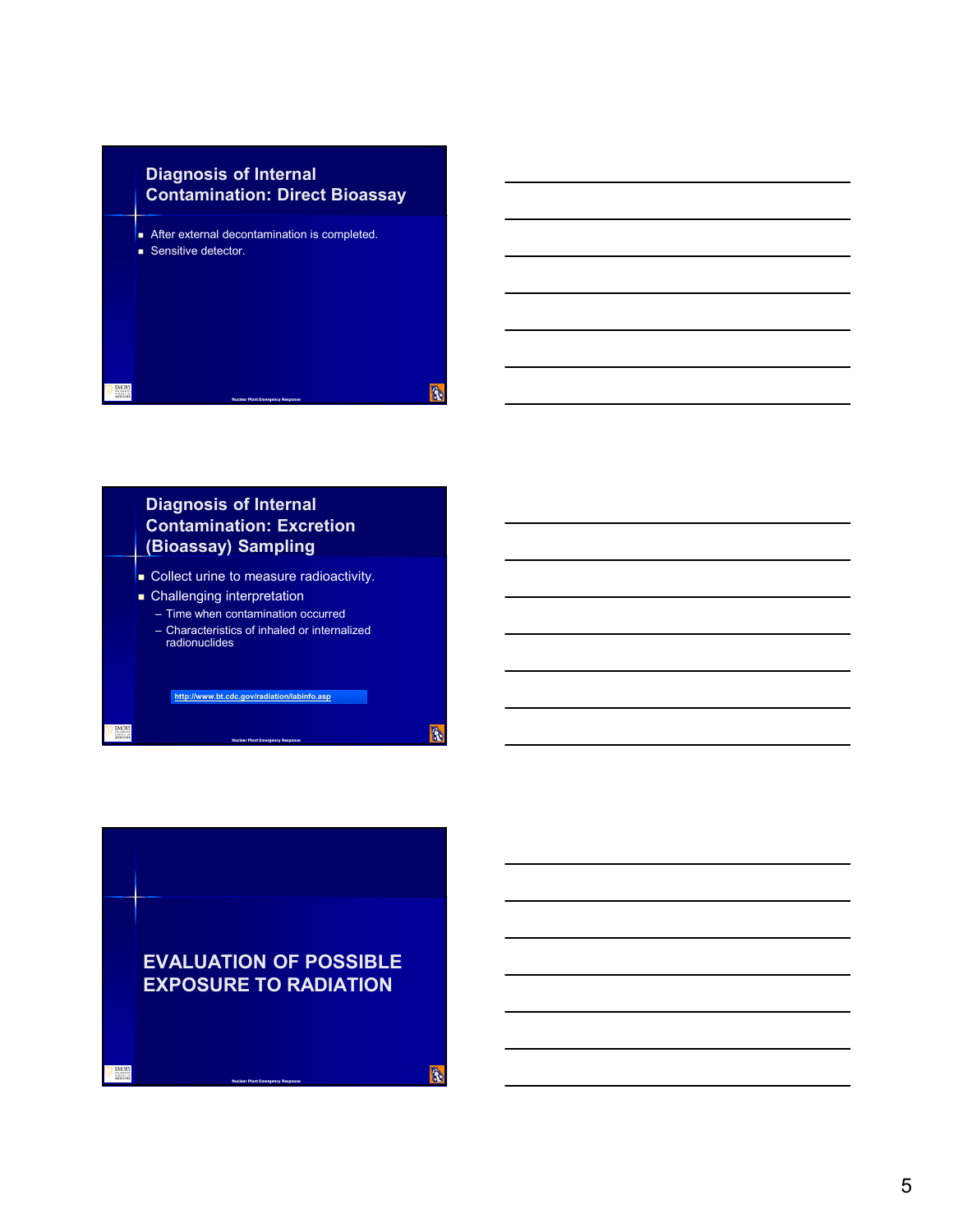### **Initial Evaluation**

- Radiation detection.
	- Decontamination may not be necessary if patients were exposed to radiation but not contaminated.
- Significant exposure usually can occur in close proximity to the reactor.

**Nuclear Plant Emergency Response**

- NPP and rescue workers (e.g., firefighters).
- Can be measured using personal dosimeters..

**B** 

**Acute Radiation Syndrome (ARS)** Deterministic effect **Prodrone phase** GASTROINTESTINAL **Hematopoetic** syndrome CARD Gastrointestinal syndrome ■ CV/CNS syndrome R. EMORT



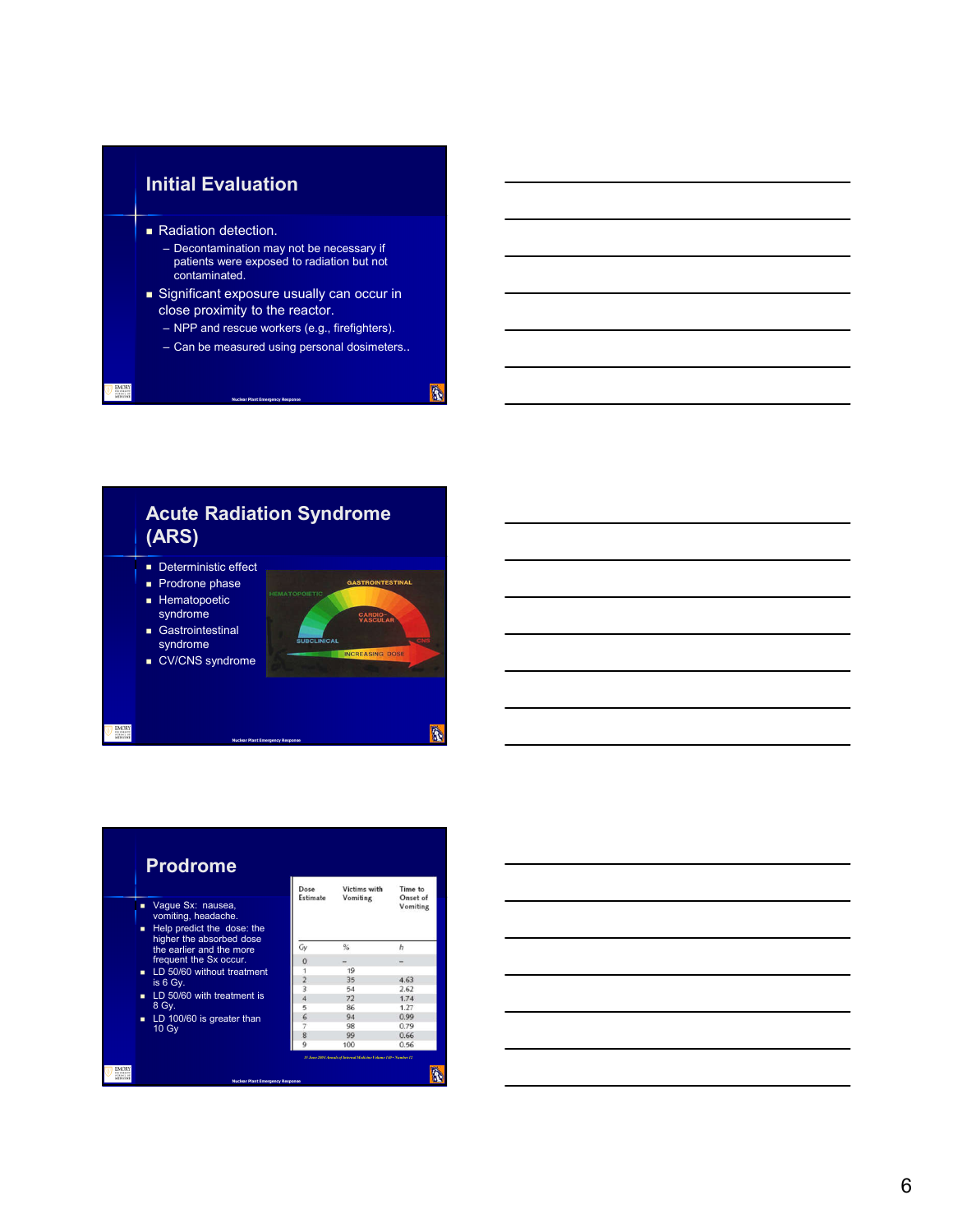



### **Lymphocyte Depletion Kinetics**

**Shep** 

**Andrew's** nomogram helps estimate the dose of radiation.



 $\ddot{\textbf{r}}$ 

A

■ WBC with differential every 6 hrs for first 24-48 hours.



### **Management of the Hematopoetic Syndrome**

**Nuclear Plant Emergency Response**

- **Complications: infection and bleeding.**
- Treatment is supportive:
	- Reverse isolation
	- IVF
	- Blood products
	- Antibiotics
	- Colony stimulating factors such as filgrastim or G-CSF (300 mcg s/c per day)
	- Stem cell transplant (www.ritn.net)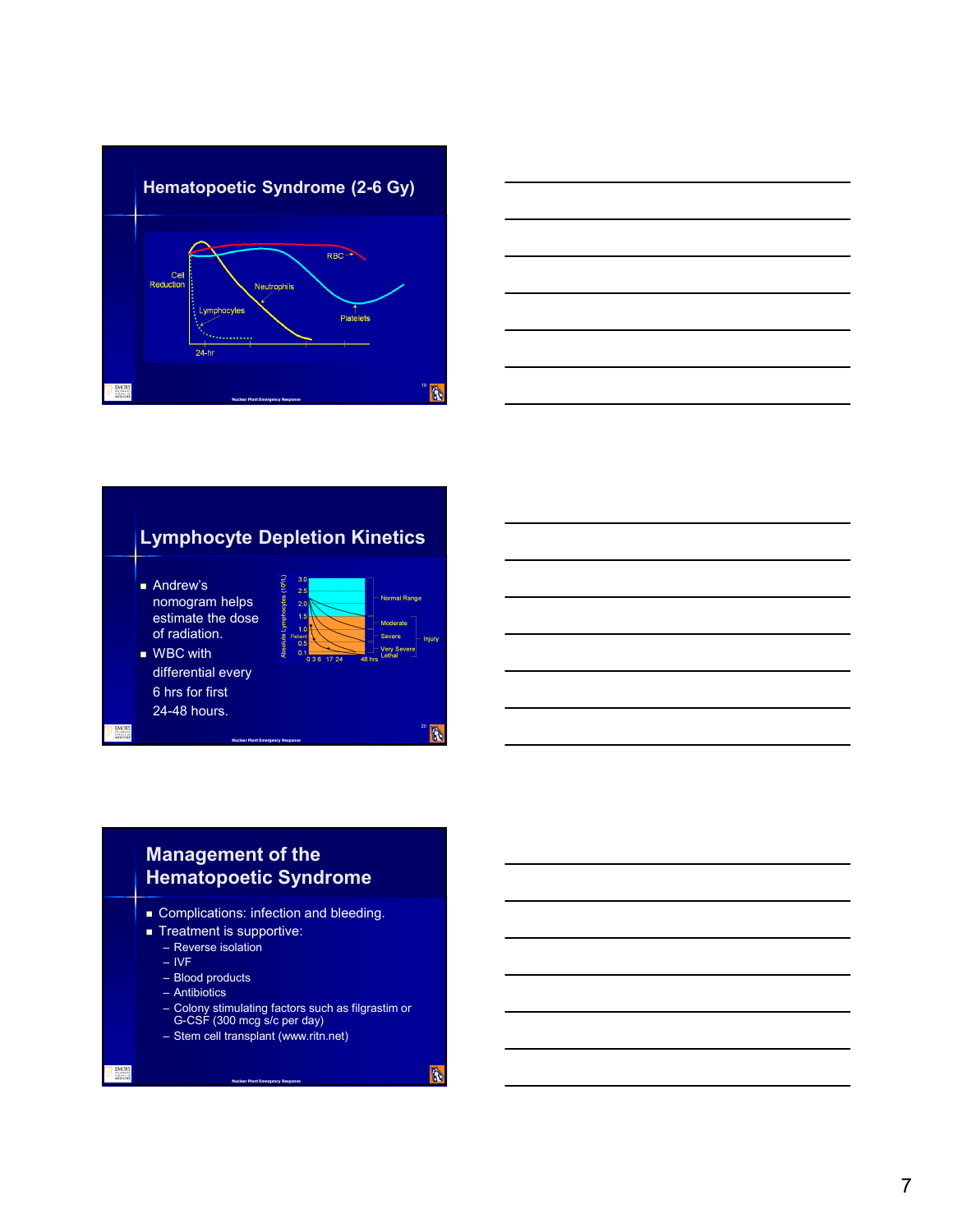

# **Thyroid Cancer**

- **5000 cases of thyroid cancer attributed** to radiation from Chernobyl.
- **Papillary type is the most common.**
- Increased incidence in children  $(2-5)$ times baseline) and those who may have dietary iodine deficiency.

**Nuclear Plant Emergency Response**

**Nuclear Plant Emergency Response**

# **Thyroid Cancer**

- **Short latency: 4 years**
- 30-year mortality 1%
- Recurrence 30%.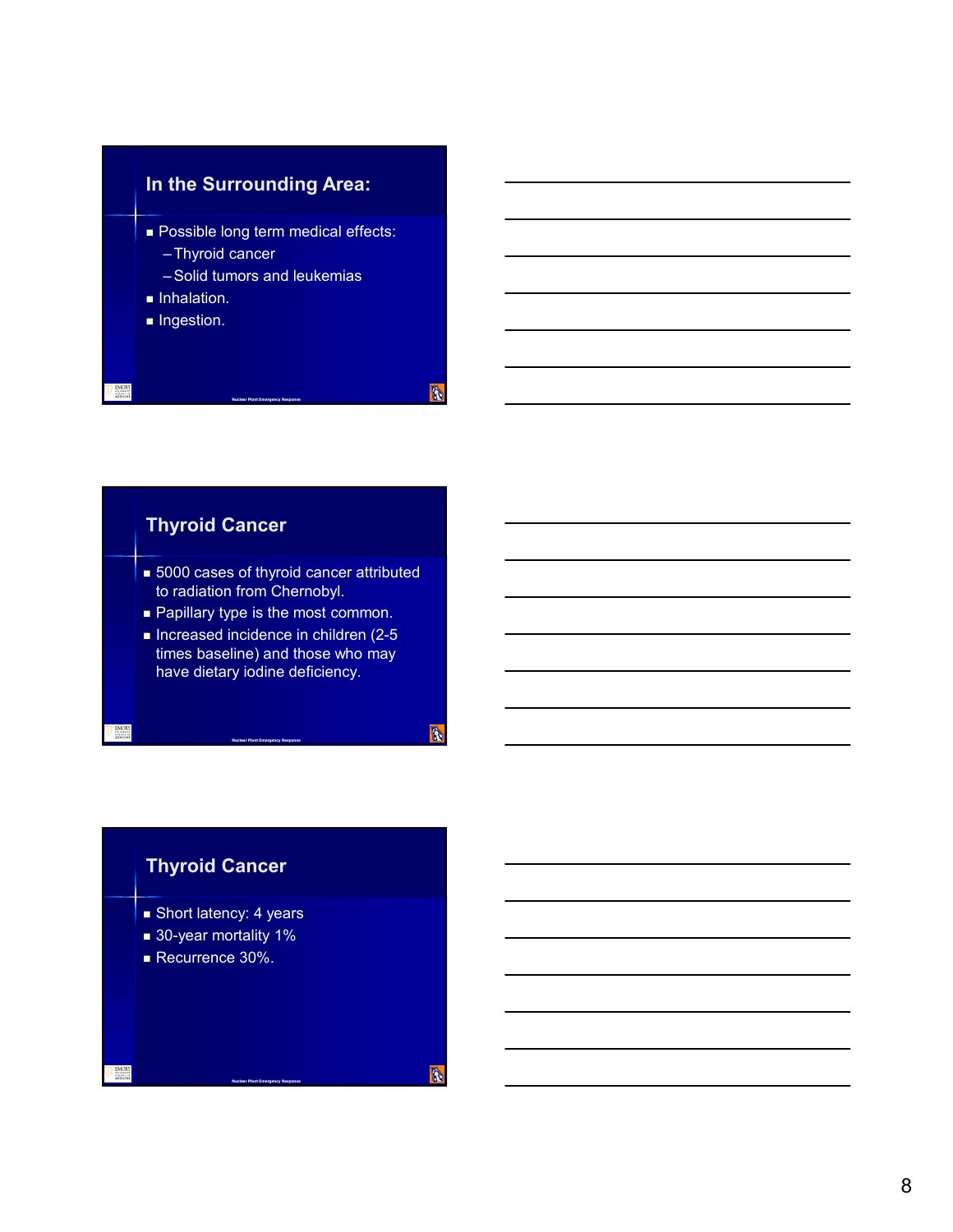



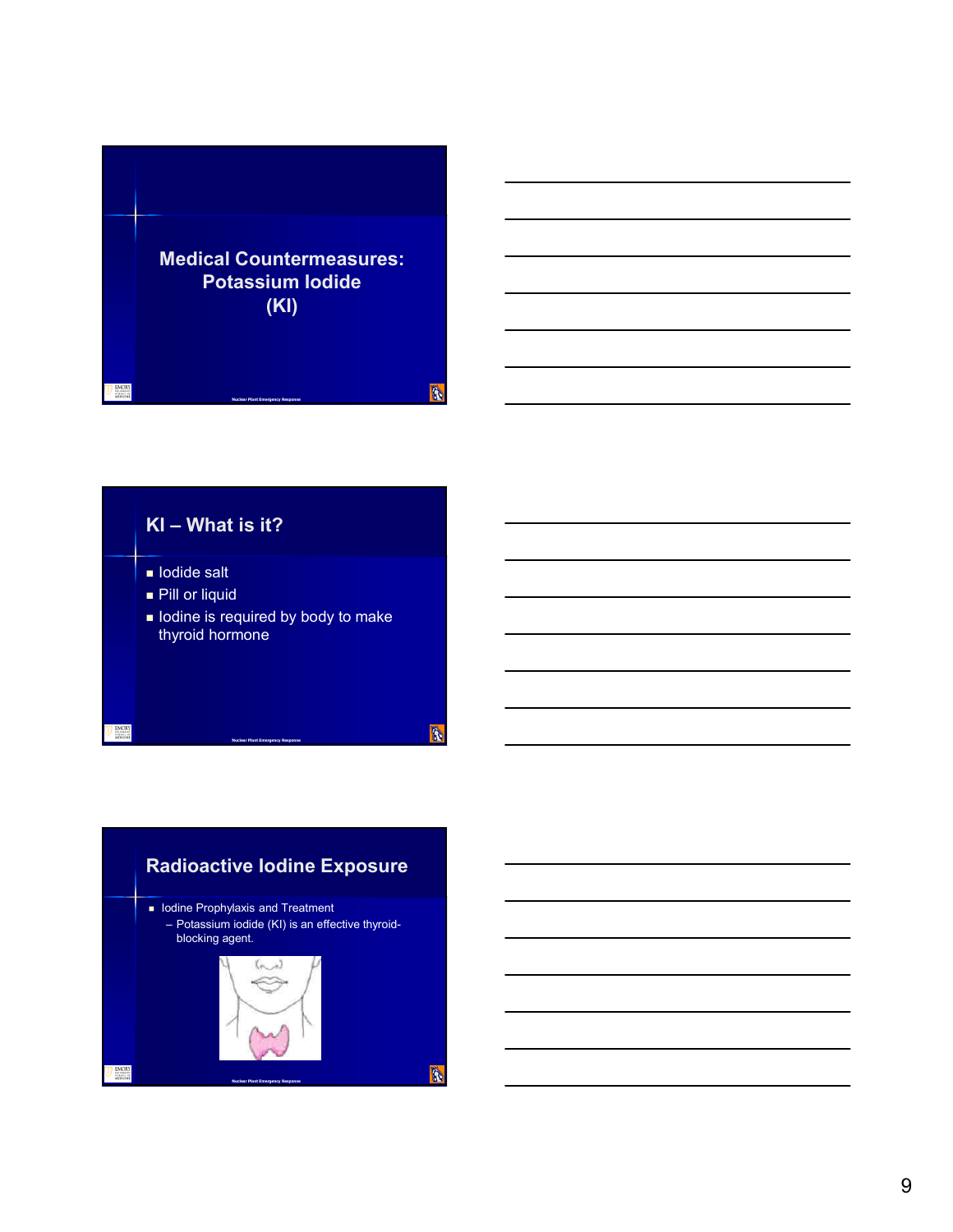



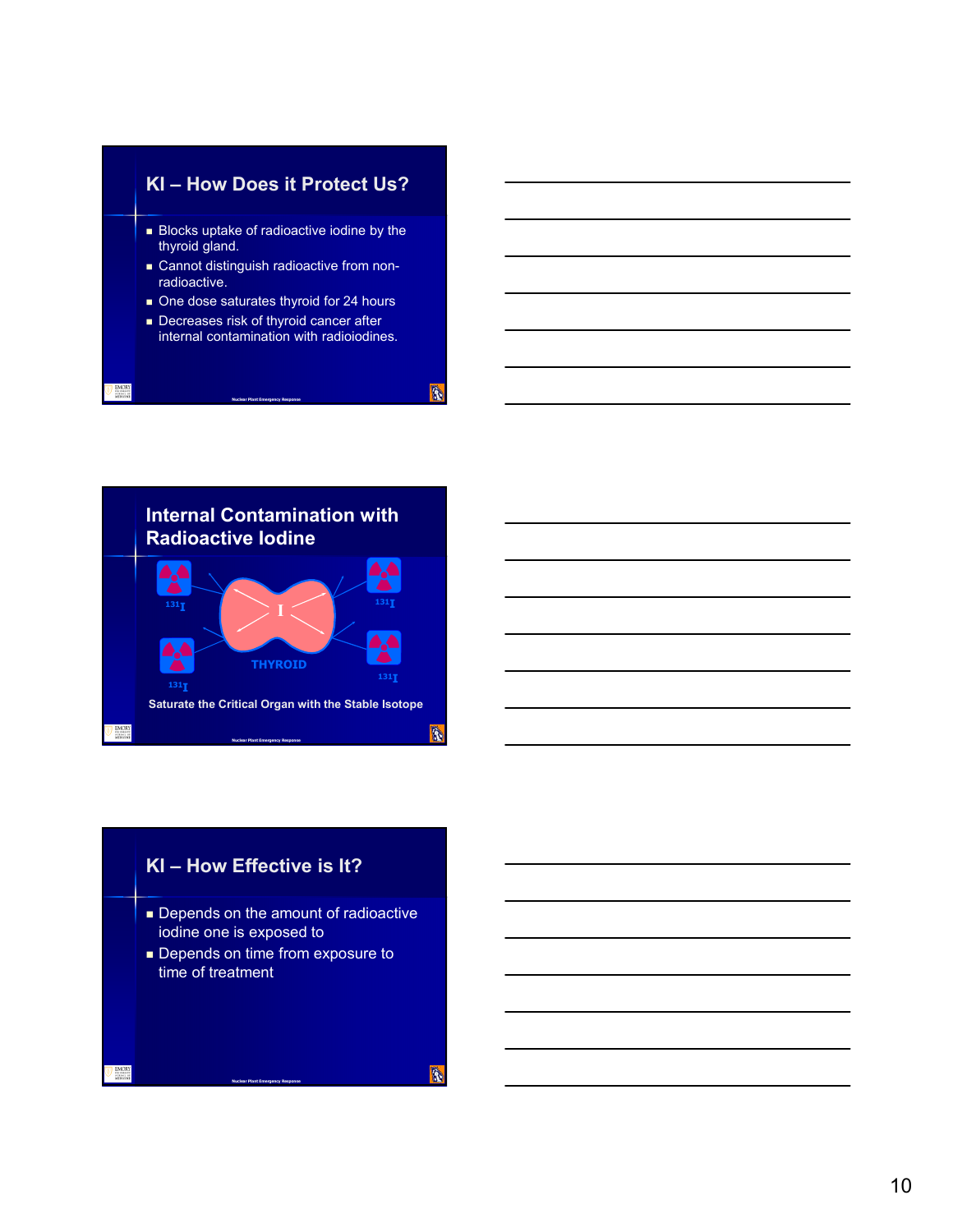





| US FDA-Dosing          |
|------------------------|
| <b>Recommendations</b> |

|                                                                                                         | Predicted<br>Thyroid<br>exposure(cGy) | KI dose (mg) | # of 130 mg<br>tablets | $#$ of 65<br>mg tablets |
|---------------------------------------------------------------------------------------------------------|---------------------------------------|--------------|------------------------|-------------------------|
| Adults over 40 yrs                                                                                      | >500                                  | 130          | $\mathbf{I}_{\cdot}$   | $\overline{z}$          |
| Adults over 18 through 40 yrs                                                                           | >10                                   |              |                        |                         |
| Pregnant or lactating women<br>Adoles, over 12 through 18 yrs*                                          | $\geq$ 5                              |              |                        |                         |
| Children over 3 through 12 yrs                                                                          |                                       | 65           | 1/2                    |                         |
| Over 1 month through 3 years                                                                            |                                       | 32           | 1/4                    | 1/2                     |
| Birth through 1 month                                                                                   |                                       | 16           | 1/8                    | 1/4                     |
| $^{\circ}$ Adolescents approaching adult size ( $>$ 70 kg) should receive the full adult dose (130 mg). |                                       |              |                        |                         |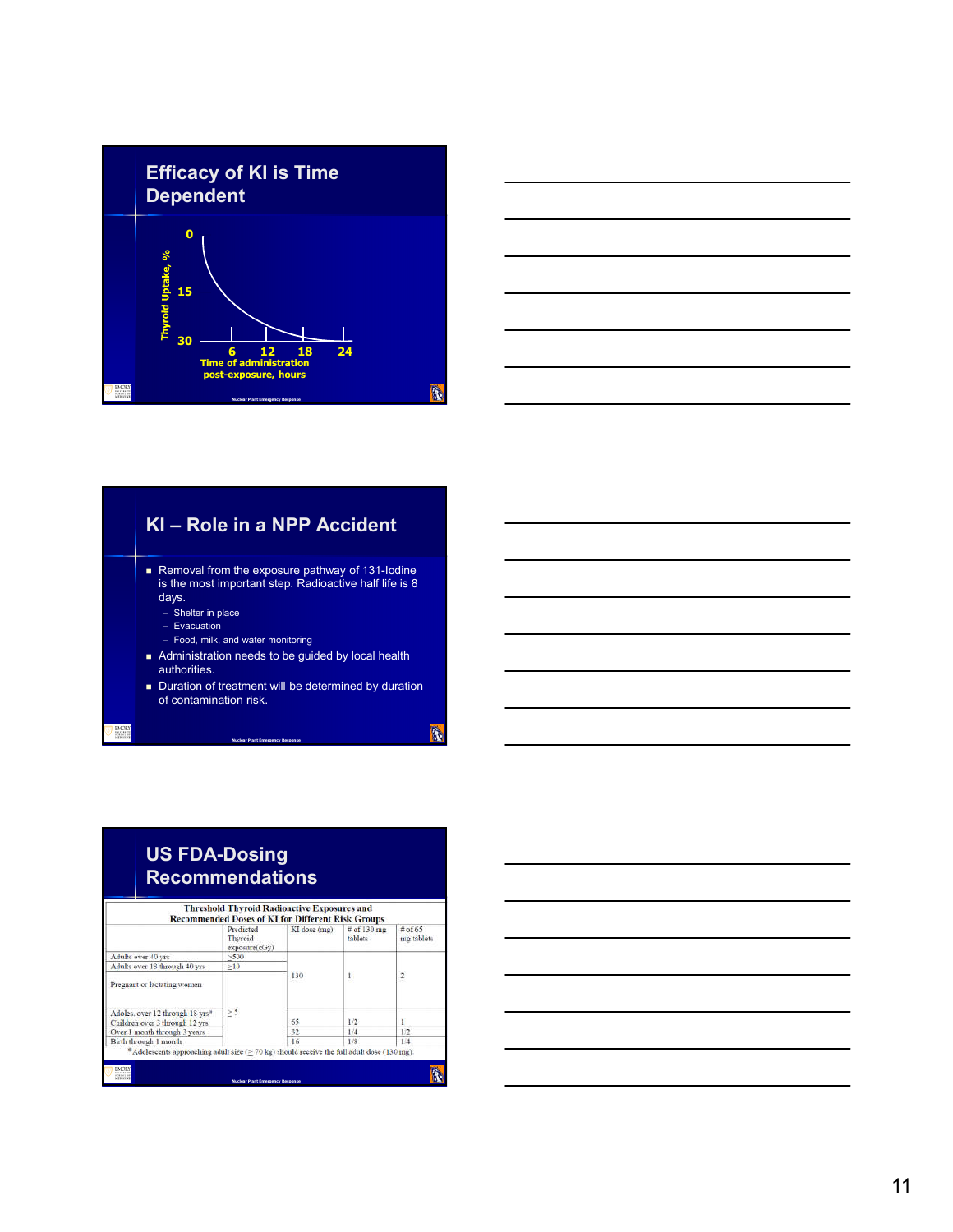### **KI – in children**

- **Example 3** Liquid KI formulation is available.
- Instructions to use KI tablets to make a liquid solution are available at: http://www.fda.gov/Drugs/EmergencyPreparedness/Bioterrorismand DrugPreparedness/ucm072248.htm
- Other iodine preparations are not FDAapproved for this purpose.

**Nuclear Plant Emergency Response**

**KI – What are the Side Effects? Rare**  $\blacksquare$  Intestinal upset ■ Rash Allergic reaction (rare)

**Nuclear Plant Emergency Response**

### **KI – What Can't it do?**

- **Prevent radioactive material from** entering the body.
- Reverse health effects after exposure to radioactive iodine has occurred.
- **Protect from other radioactive** materials.

**Nuclear Plant Emergency Response**

**B**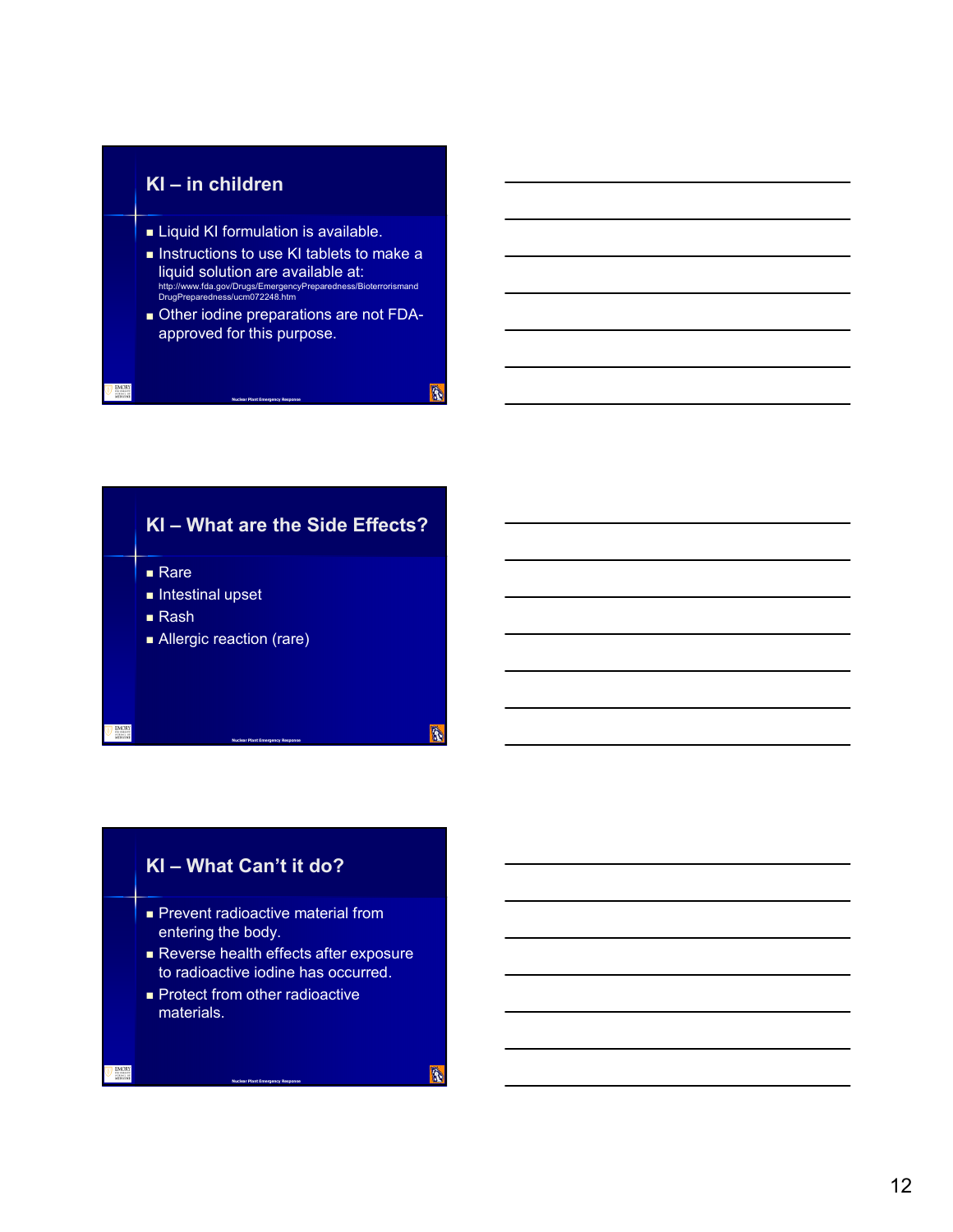### **KI – Available Products**

- Iosat (65 mg and 130 mg tablets)
- ThyroSafe (65 mg tablets)
- **ThyroShield (65 mg/mL solution)**
- **All over the counter**





**Nuclear Plant Emergency Response**

### **Unacceptable Preparations or Alternatives**

**Nuclear Plant Emergency Response**

- $\blacksquare$  Iodized salt.
- Seaweed.
- Tincture of iodine.



R.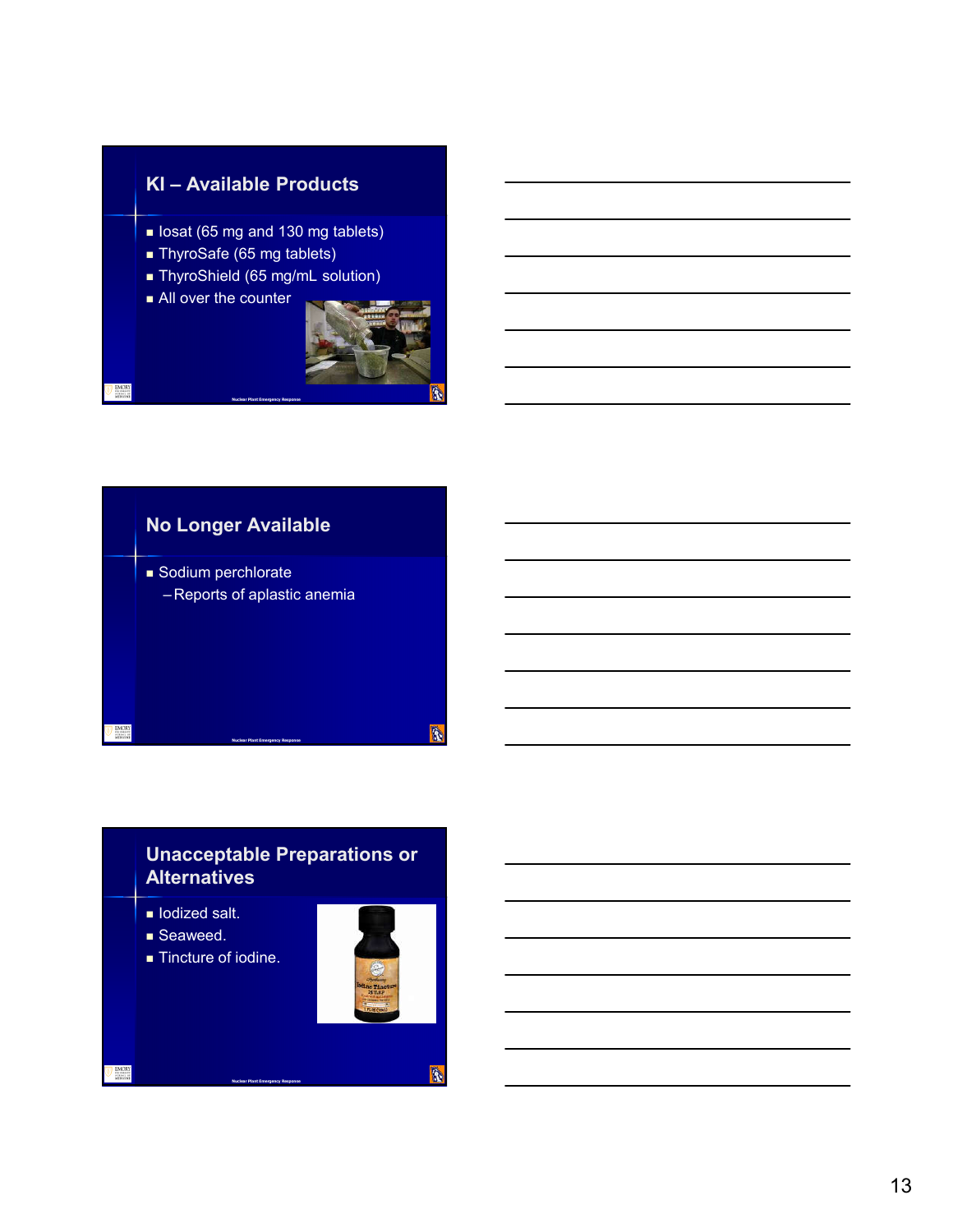

### **Mechanism of Action**

- **Exchanges a cation and binds** Cesium.
- **Decreases GI absorption and** interrupts enterohepatic circulation.



### **Radiogardase®**

- **Insoluble form FDA approved** in 2004.
- Dosage in adults is 3 g orally every 8 hours.
- Adverse effects: Constipation and blue stools, sweat, and teeth.

**Nuclear Plant Emergency Response**



À.

R.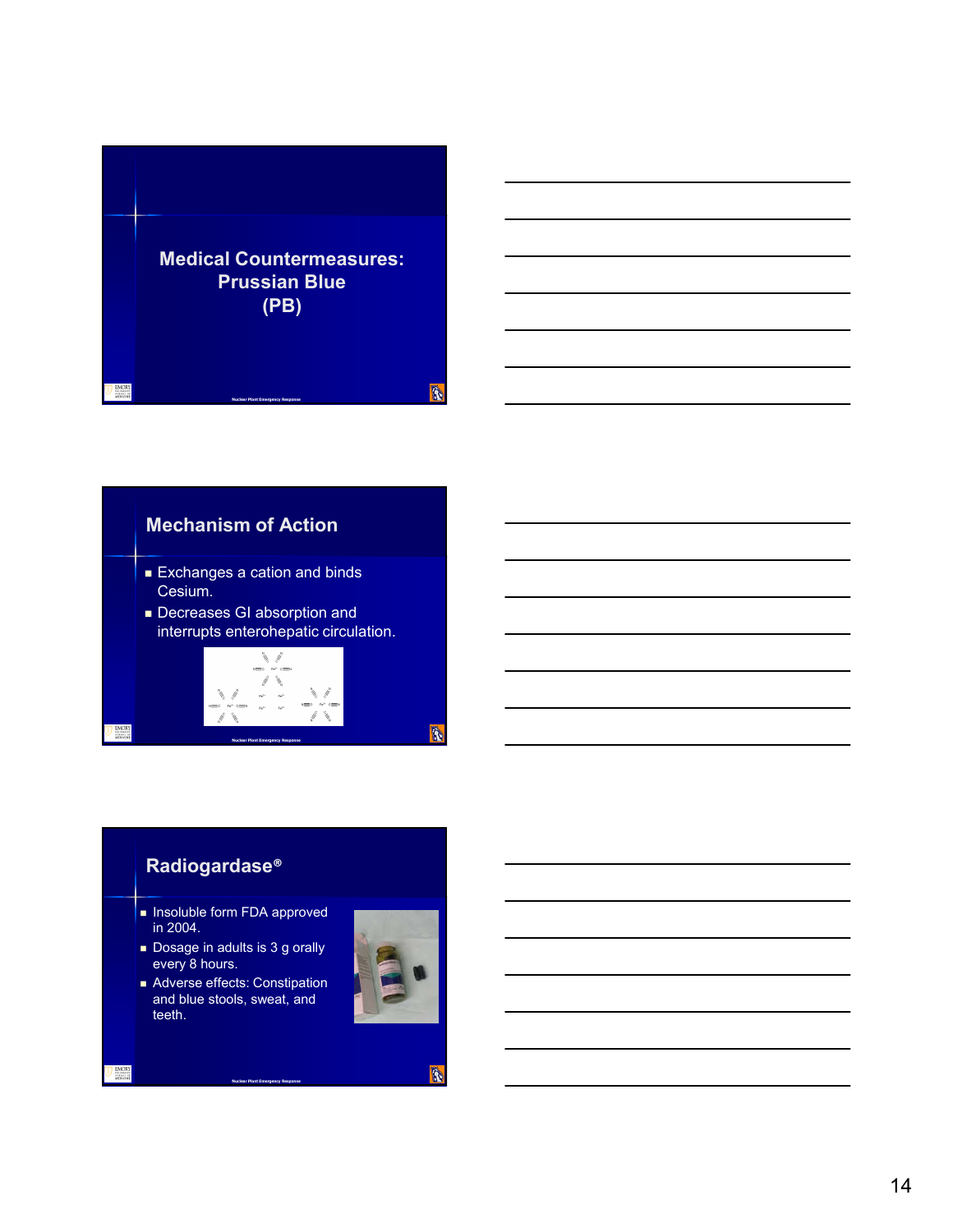### **Prussian Blue Role in a NPP Accident**

- **EXEC** Cesium contamination of food items like meat. Radioactive half life is 30 years.
- **Food source interdiction is the main protective** action.
- Prussian blue therapy is less likely but will be guided by consultation with local health authorities and estimates of body content of cesium.

# **Prussian Blue Availability**

**Nuclear Plant Emergency Response**

- Strategic National Stockpile.
- Can be purchased privately from Akorn Pharmaceuticals, Lake Forest, IL, USA (www.akorn.com, www.ca-dtpa.com)



**B** 

R.